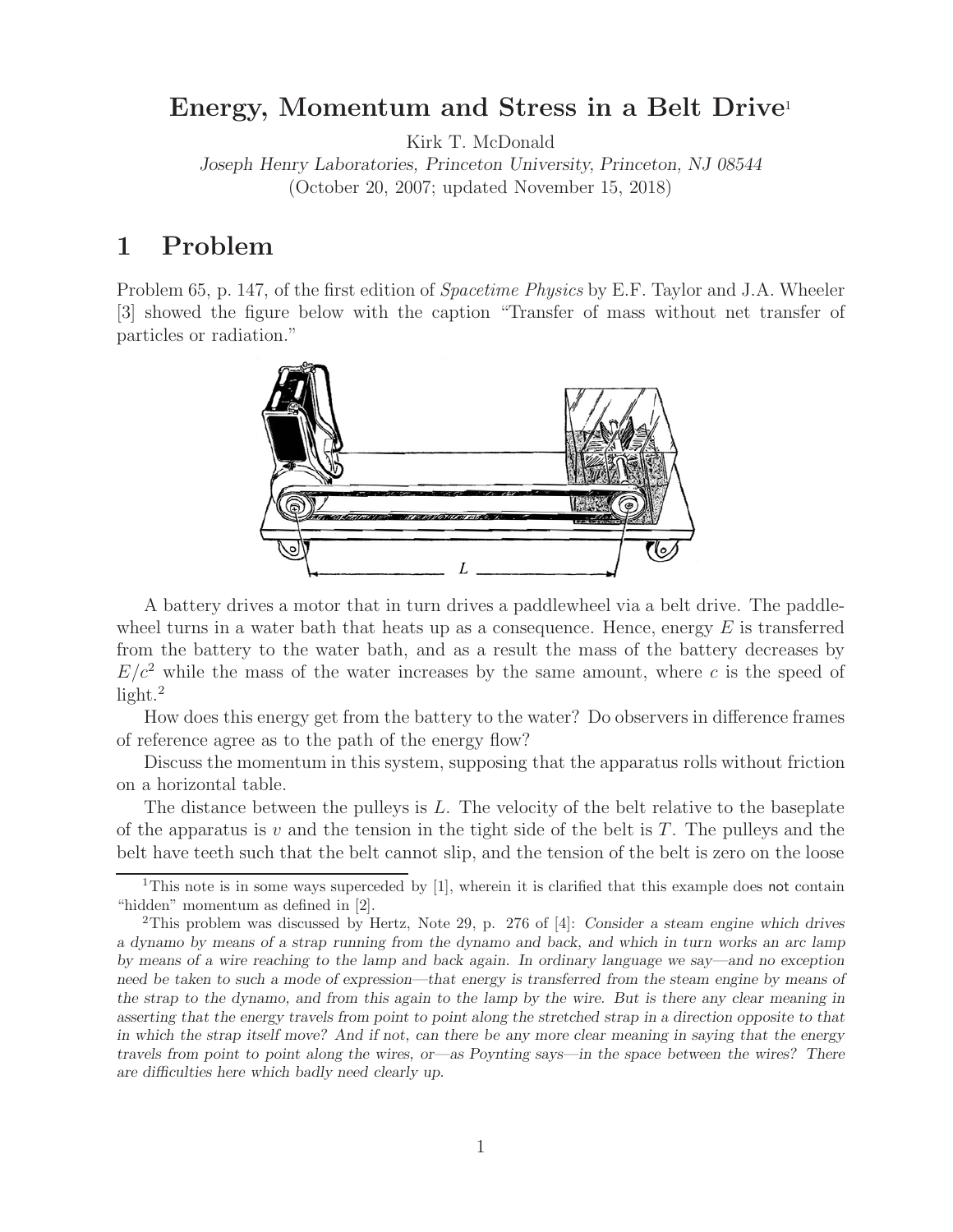side. The motor is mounted on vibration dampers such that no oscillations of the frequency of the motor or higher are transmitted to the baseplate.

To avoid possible ambiguities as to the role of the loose side of the belt, consider also a configuration in which a string of mass m and length  $l \gg L$  is initially wrapped around the pulley attached to the paddlewheel. The string is also tied to the motor pulley, and the motor is operated for a time  $t = l/v$ , after which time the string is wrapped around the motor pulley.

To support the tension  $T$ , both the string and belt must be elastic media, for which the spring constant of the stretched portion is  $k$ .

## **2 Solution**

This problem is a variant of Einstein's argument in which he first deduced the equivalence of energy and mass,  $E = mc^2$ , by consideration of a system in which energy was transmitted from one side of a close system to another by light waves [5]. Such examples (which include the present case), may also contain components of the mechanical momentum that are of order  $1/c^2$ , which are sometimes labeled as "hidden" momentum [6]-[17].

The present example involves a flow of energy which is not associated with a net motion of massive particles, nor with a flow of readily identifiable electromagnetic radiation. Yet, something must be flowing from the motor to the paddlewheel that carries energy along with it.

In the rest frame of the baseplate of the system it is plausible that the energy flow is within the taut side of the belt, which, however, moves towards the motor rather than towards the paddlewheel. So, we must consider how energy flow can be opposite to the direction of motion of a medium. Furthermore, in the rest frame of the taut side of the belt, we must consider whether the energy still appears to flow down the belt, or whether it flows elsewhere in the system.

Thus, the problem also illustrates the issue of the relativity of energy flow.

The technical complexity of elastic belt drives, in which necessary slippage at the drive pulleys [18, 19] tends to excite stress waves [20, 21], perhaps obscures the relativity of energy flow in the present example. Therefore, the author has prepared two other examples [22, 23], in which the relativity of energy flow is illustrated more crisply.

Here we will ignore possible sound waves in the belt/string,

### **2.1 The Pulleys Are Connected by a String**

We first consider the slightly simpler case that the pulleys are connected by a string of length l whose motion is only from the paddlewheel pulley to the motor pulley.

#### **2.1.1 Momentum Arising from the Mass Equivalence of Energy**

The tension in the string is  $T$  and the velocity of the string relative to the baseplate of the system is  $v$ . Hence, the rate of energy being transferred from the motor to the paddlewheel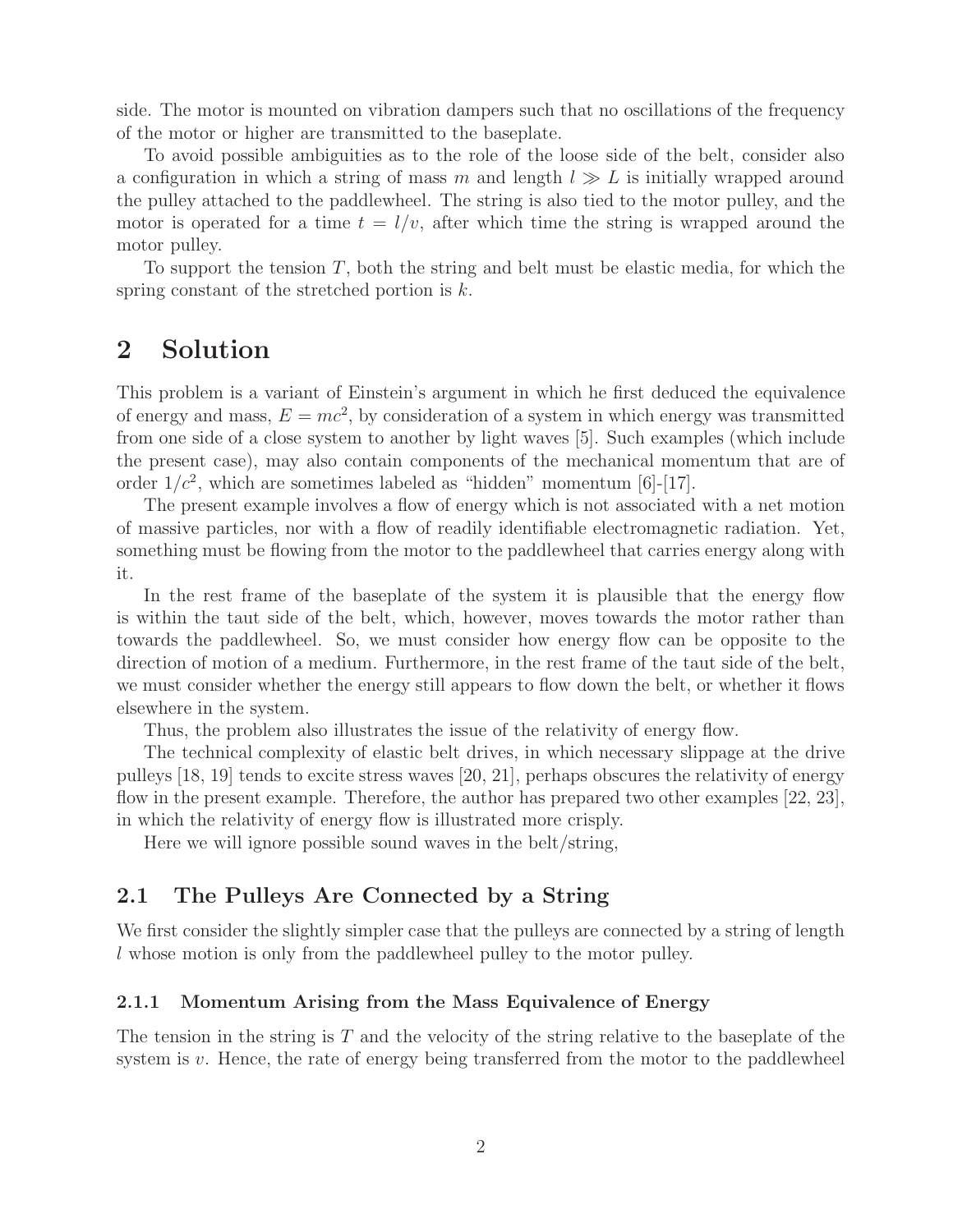is,

$$
\frac{dE}{dt} = vT,\t\t(1)
$$

according to an observer at rest with respect to the baseplate.

The motor is operated for a total time  $t = l/v$ , so the total energy transferred from the motor to the paddlewheel and water bath is,

$$
E = \frac{dE}{dt}t = lT,\t\t(2)
$$

which is independent of the velocity  $v$  of the string.

Following Einstein, we note that associated with this energy transfer is a transfer of mass,

$$
\Delta m = \frac{E}{c^2} = \frac{l}{c^2},\tag{3}
$$

from the battery to the water pool.

If the mass of the entire system on the rolling baseplate is  $M$ , and the system was initially at rest with respect to the lab frame, then the center of mass of the system remains at rest in that frame. To compensate for the small transfer of mass from the battery to the water pool, the rest of the system moves a distance,

$$
x_1 = \frac{\Delta m}{M} L = \frac{l}{Mc^2} L \tag{4}
$$

towards the motor during the time  $t = l/v$  that the motor was operated. To accomplish this motion the baseplate has a velocity,

$$
v_{B1} = \frac{x_1}{t} = \frac{LT}{Mc^2}v
$$
\n(5)

relative to the lab frame during this time, and the associated momentum of the system (with respect to the lab frame) is,

$$
P_1 = Mv_{B1} = \frac{LTv}{c^2}.
$$
\n(6)

Since the total momentum of the system with respect to the lab frame is zero, there must be an additional momentum

$$
P_1' = -\frac{LTv}{c^2} \tag{7}
$$

somewhere in the system, where the minus sign indicates that the direction of propagation is from the motor to the paddlewheel. Because it will be difficult to locate this momentum, we might describe it as "hidden".

#### **2.1.2 Momentum of the Moving Belt**

An obvious place to look for the "hidden" momentum is in the belt/string that moves from the paddlewheel pulley to the motor pulley. However, the sign of the momentum associated with the moving string is the same as that of eq.  $(6)$ . Indeed, during time t the mass m of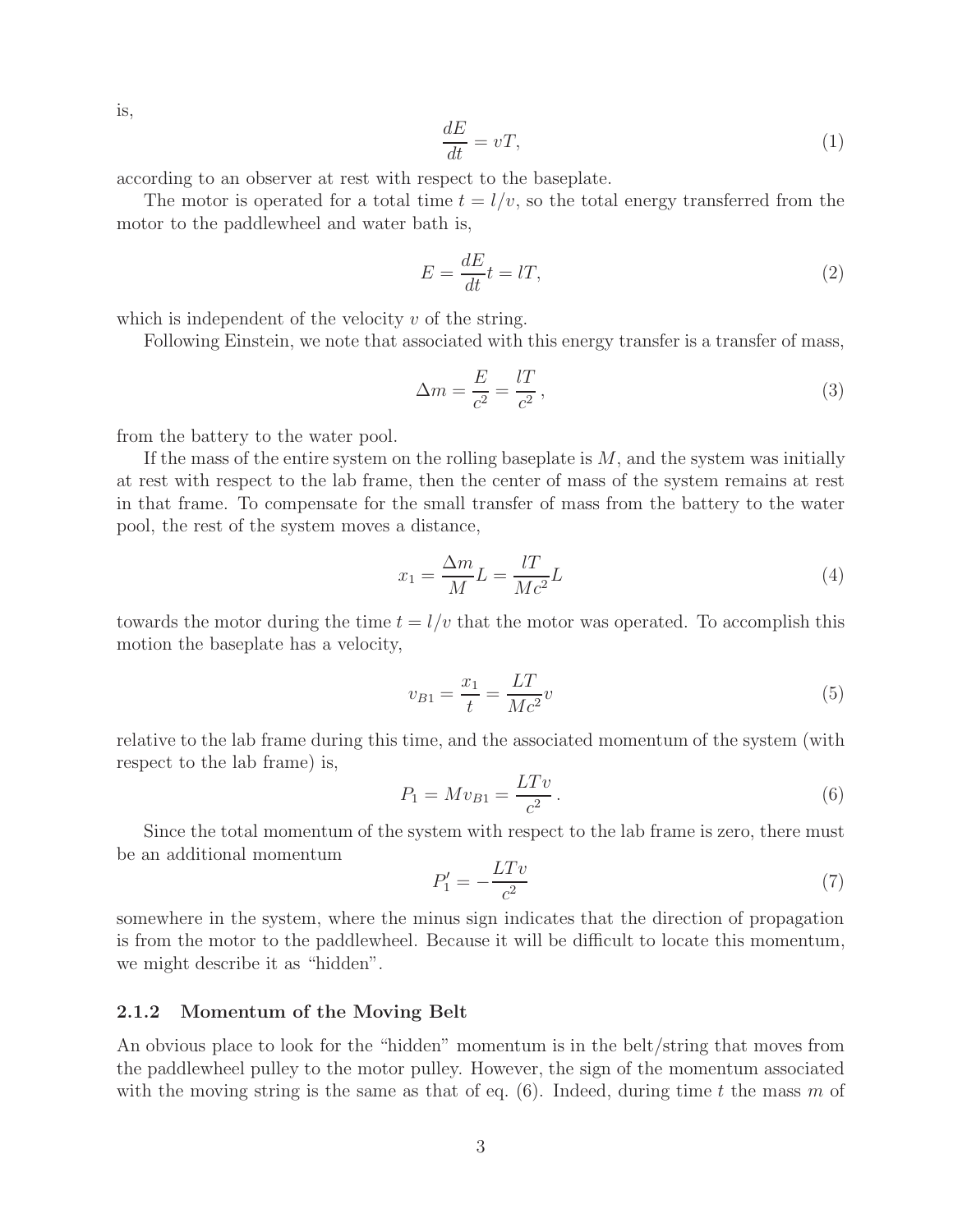the string moves distance L relative to the rolling baseplate, and by the same argument that led to eq. (6), the system must have moved a distance,

$$
x_2 = -\frac{m}{M}L\tag{8}
$$

towards the water pool during the time  $t = l/v$  that the motor was operated. To accomplish this motion the baseplate had a velocity,

$$
v_{B2} = \frac{x_2}{t} = -\frac{mL}{Ml}v,\tag{9}
$$

and the associated momentum of the system was,

$$
P_2 = Mv_{B2} = -\frac{mLv}{l},
$$
\n(10)

both with respect to the lab frame. The momentum of the moving string was

$$
P_2' = -P_2 = \frac{mLv}{l} \gg P_1.
$$
\n(11)

We have not yet identified the location of the tiny relativistic momentum  $(7)$ .

#### **2.1.3 Can We Identify the Path of the Flow of Energy?**

The momentum (7) is related to the energy transfer from the motor to the water pool, which brings us to the question of the path of that energy transfer. We ignore the possibilities of electromagnetic radiation through the air around the apparatus, of convective heat transfer in the air, and of thermal conduction in the string or baseplate.<sup>3</sup> The remaining options are that the energy travels from the motor to the water pool via the string, or via the baseplate of the system, or both.

If the moving energy could be localized, then according to Einstein there will be a localized increase in mass. Classical observers could in principle detect such mass increases, however tiny, and so all classical observers should agree as to the path of the energy flow.

The stretched string stores elastic energy, and to observers for whom the string is in motion, there is a corresponding flow of flow of energy. However, the tension in the string also results in a compression of the baseplate, so the latter also stores elastic energy. Then, according to observers for whom the baseplate is in motion, there is also a flow of energy in the baseplate. The elastic energies stored in the string and in the baseplate are both associated with small relativistic increases in their masses, whether or not an observer associates an energy flow with these increments of mass/energy.

The path of steady flow of energy can and will be different for different observers.

<sup>&</sup>lt;sup>3</sup>Since the water pool becomes warmer than the motor if the latter is 100% efficient, all these effects would transfer energy from the water pool back to the motor.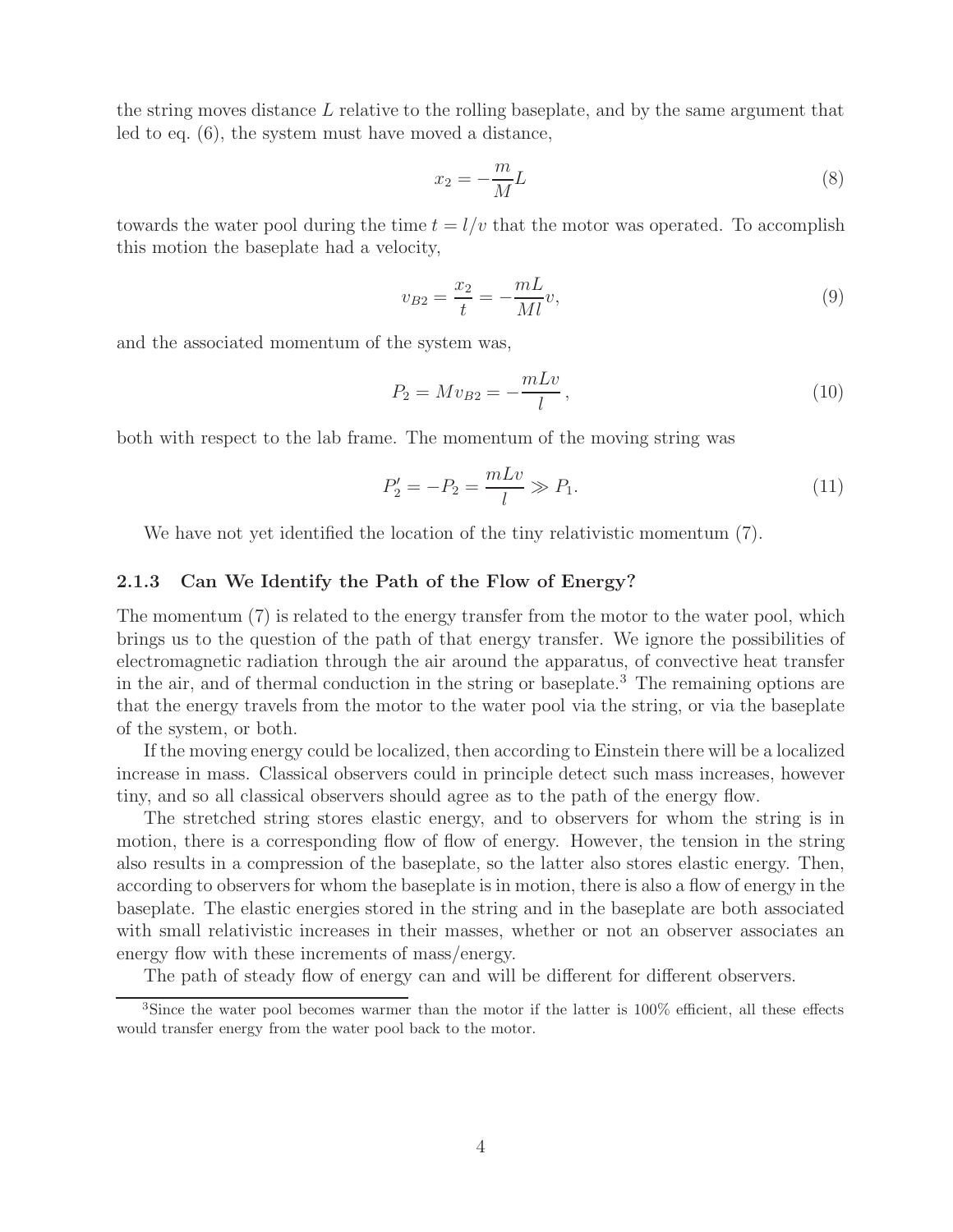#### **2.1.4 Energy Flow and (Hidden) Momentum Density in a Moving Elastic Medium**

In a related example [22] we illustrate the flow of energy and the associated density of momentum in an idealized 1-dimensional gas under pressure. In this case, the microscopic motion of the molecules of a gas that also has a bulk motion affords a satisfactory mechanical model of the energy flow in the direction of the bulk motion.

The case of a moving elastic medium under tension cannot be modeled as a gas or liquid, since these media do not support tension. The forces that bind the atoms in an elastic medium are electromagnetic in nature. However, an electrostatic model of the elastic medium will not suffice, since, as noted by Earnshaw [24], there is no stability for (charged) particles subject only to forces associated with an (electro)static potential.

Whatever the details of a microscopic description of an elastic medium, the total electromagnetic interaction energy among constituent atoms is negative. This interaction energy is at a minimum when the medium is unstressed, and is larger but still negative for either a compressive or tensile stress.

In a naïve model of an elastic medium at rest, the electromagnetic interaction energy is electrostatic. If the medium has a bulk motion with velocity  $v \ll c$ , then the (negative) electrostatic interaction energy is the same, but there is also a magnetic interaction energy of order  $v^2/c^2$  that is negative of the medium is under tension and positive if it is under compression. This magnetic interaction energy corresponds implies a change in the mass of the medium, according to Einstein, and so the transport of mass/energy in the direction of motion is decreased in the case of tensile stress and increased for compressive stress. For a medium under tension, the decrease in energy flow in the direction of motion is equivalent to a positive energy flow the opposes the motion.

Associated with the apparent flow of magnetic energy for a stressed, moving elastic medium is a density of momentum, which is the "hidden" momentum we have been seeking to identify.

We illustrate the preceeding discussion with a simplified model of an elastic medium as consisting of atoms that are electric dipoles aligned along the  $+z$  axis. Then, there is an attractive force in the z direction between any pair of dipoles, and the medium is under tension.

To keep the dipoles from collapsing on one another, we suppose that each atom has a small electric quadrupole moment as well. In more detail, we suppose the atomic nucleus has charge  $+q$ , and the atomic electrons are represented by a charge  $-eq$  located at distance +a from the nucleus and by a second charge  $-(1 - \epsilon)q$  located at  $-a$  with respect to the nucleus. Neighboring atoms are separated by distance b, as shown in the figure below. The atomic size  $a$  is somehow fixed, but the separation  $b$  between atoms varies with the stress in the medium.



The basic features of this model are illustrated by a "solid" that consists of only two atoms. The force between these two atoms is,

$$
F = q^2 \left[ \frac{\epsilon (1 - \epsilon)}{b^2} - \frac{1}{(a + b)^2} + \frac{2(1 - \epsilon + \epsilon^2)}{(2a + b)^2} - \frac{1}{(3a + b)^2} + \frac{\epsilon (1 - \epsilon)}{(4a + b)^2} \right].
$$
 (12)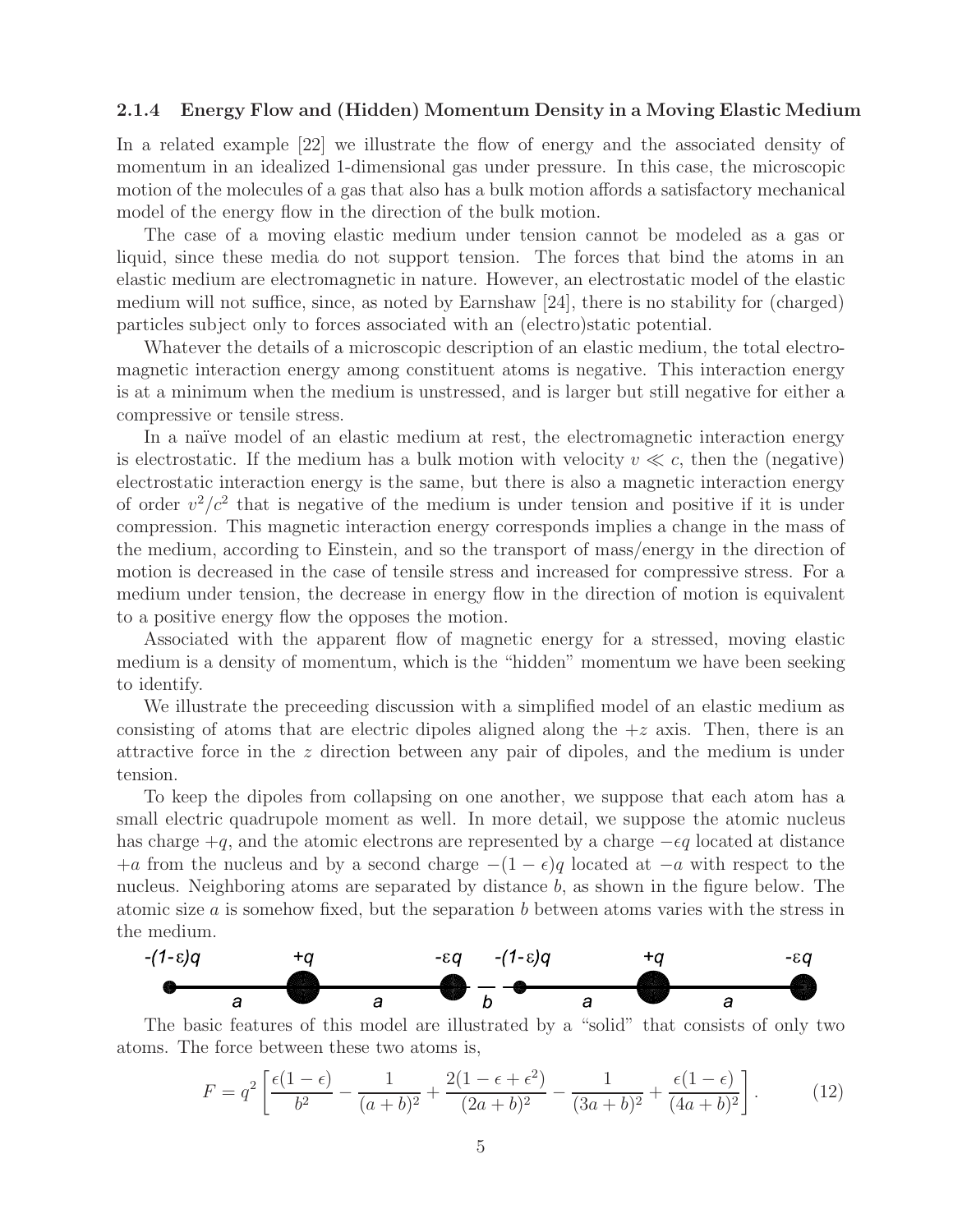For  $\epsilon = 0.999$  the quadrupole strength is 1/1000 of the dipole strength, but this is sufficient to provide a nominal equilibrium point (for motion along the dipole axis) at separation  $b = 0.0425a$ . A plot of the force as a function of  $b/a$  is shown below. For separation  $b > 0.0425a$  the force between neighboring atoms is attractive and the medium is under tension.



# **3 Acknowledgment**

The author thanks Edwin Taylor and Vladimir Hnizdo for e-conversations about this problem.

# **References**

- [1] K.T. McDonald, *"Hidden" Momentum in a Link of a Moving Chain?*, (June 28, 2012), http://kirkmcd.princeton.edu/examples/link.pdf
- [2] K.T. McDonald, *On the Definition of "Hidden" Momentum* (July 9, 2012), http://kirkmcd.princeton.edu/examples/hiddendef.pdf
- [3] E.F. Taylor and J.A. Wheeler, *Spacetime Physics*, 1st ed. (WH Freeman, New York, 1966), http://kirkmcd.princeton.edu/examples/mechanics/taylor\_spacetime\_physics\_p147.pdf
- [4] H. Hertz, *Electric Waves* (Macmillan, 1900), http://kirkmcd.princeton.edu/examples/EM/hertz\_electric\_waves.pdf
- [5] A. Einstein, *Ist die Trägheit eines Körpers von seinem Energieinhalt abhängig?*, Ann. Phys. **18**, 639 (1905), http://kirkmcd.princeton.edu/examples/EM/einstein\_ap\_18\_639\_05.pdf Translation: *Does the Inertia of a Body Depend upon its Energy-Content?*, http://kirkmcd.princeton.edu/examples/EM/einstein\_ap\_18\_639\_05\_english.pdf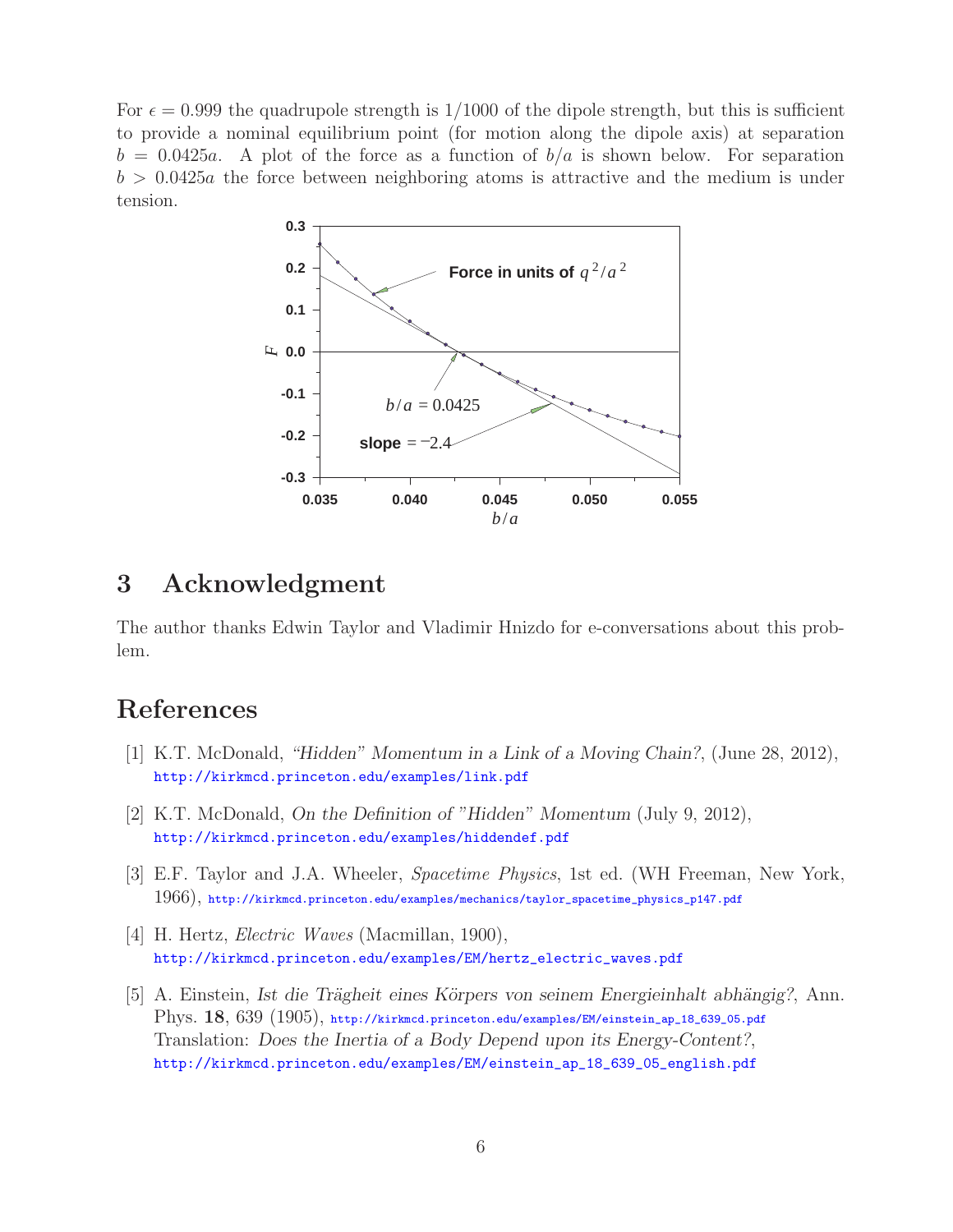- [6] O. Costa de Beauregard, *A New Law in Electrodynamics*, Phys. Lett. **24A**, 177 (1967), http://kirkmcd.princeton.edu/examples/EM/costa\_de\_beauregard\_pl\_24a\_177\_67.pdf *Physical Reality of Electromagnetic Potentials?*, Phys. Lett. **25A**, 375 (1967), http://kirkmcd.princeton.edu/examples/EM/costa\_de\_beauregard\_pl\_25a\_375\_67.pdf *"Hidden Momentum" in Magnets and Interaction Energy*, Phys. Lett. **28A**, 365 (1968), http://kirkmcd.princeton.edu/examples/EM/costa\_de\_beauregard\_pl\_28a\_365\_68.pdf
- [7] W. Shockley and R.P. James, *"Try Simplest Cases" Discovery of "Hidden Momentum" Forces on "Magnetic Currents"*, Phys. Rev. Lett. **18**, 876 (1967), http://kirkmcd.princeton.edu/examples/EM/shockley\_prl\_18\_876\_67.pdf W. Shockley, *"Hidden Linear Momentum" Related to the α*·**E** *Term for a Dirac-Electron Wave Packet in an Electric Field*, Phys. Rev. Lett. **20**, 343 (1968), http://kirkmcd.princeton.edu/examples/EM/shockley\_prl\_20\_343\_68.pdf
- [8] P. Penfield Jr and H.A. Haus, *Electrodynamics of Moving Media* (M.I.T. Press, Cambridge, MA, 1967), sec. 7.4, kirkmcd.princeton.edu/examples/EM/penfield\_haus\_chap7.pdf H.A. Haus and P. Penfield Jr, *Forces on a Current Loop*, Phys. Lett. **26A**, 412 (1968), http://kirkmcd.princeton.edu/examples/EM/penfield\_pl\_26a\_412\_68.pdf
- [9] S. Coleman and J.H. Van Vleck, *Origin of "Hidden Momentum" Forces on Magnets*, Phys. Rev. **171**, 1370 (1968), http://kirkmcd.princeton.edu/examples/EM/coleman\_pr\_171\_1370\_68.pdf
- [10] W.H. Furry, *Examples of Momentum Distributions in the Electromagnetic Field and in Matter*, Am. J. Phys. **37**, 621 (1969), http://kirkmcd.princeton.edu/examples/EM/furry\_ajp\_37\_621\_69.pdf
- [11] M.G. Calkin, *Linear Momentum of the Source of a Static Electromagnetic Field*, Am. J. Phys. **39**, 513 (1971), http://kirkmcd.princeton.edu/examples/EM/calkin\_ajp\_39\_513\_71.pdf
- [12] L. Vaidman, *Torque and force on a magnetic dipole*, Am. J. Phys. **58**, 978 (1990), http://kirkmcd.princeton.edu/examples/EM/vaidman\_ajp\_58\_978\_90.pdf
- [13] V. Hnizdo, *Conservation of linear and angular momentum and the interaction of a moving charge with a magnetic dipole*, Am. J. Phys. **60**, 242 (1992), http://kirkmcd.princeton.edu/examples/EM/hnizdo\_ajp\_60\_242\_92.pdf *Hidden momentum and the electromagnetic mass of a charge and current carrying body*, Am. J. Phys. **65**, 55 (1997), http://kirkmcd.princeton.edu/examples/EM/hnizdo\_ajp\_65\_55\_97.pdf *Hidden momentum of a relativistic fluid in an external field*, Am. J. Phys. **65**, 92 (1997), http://physics.princeton.edu~mcdonald/examples/EM/hnizdo\_ajp\_65\_92\_97.pdf *Hidden mechanical momentum and the field momentum in stationary electromagnetic and gravitational systems*, Am. J. Phys. **65**, 515 (1997), http://kirkmcd.princeton.edu/examples/EM/hnizdo\_ajp\_65\_515\_97.pdf *Covariance of the total energy-momentum four-vector of a charge and current carrying macroscopic body*, Am. J. Phys. **66**, 414 (1998), http://kirkmcd.princeton.edu/examples/EM/hnizdo\_ajp\_66\_414\_98.pdf *On linear momentum in quasistatic electromagnetic systems* (July 6, 2004), http://arxiv.org/abs/physics/0407027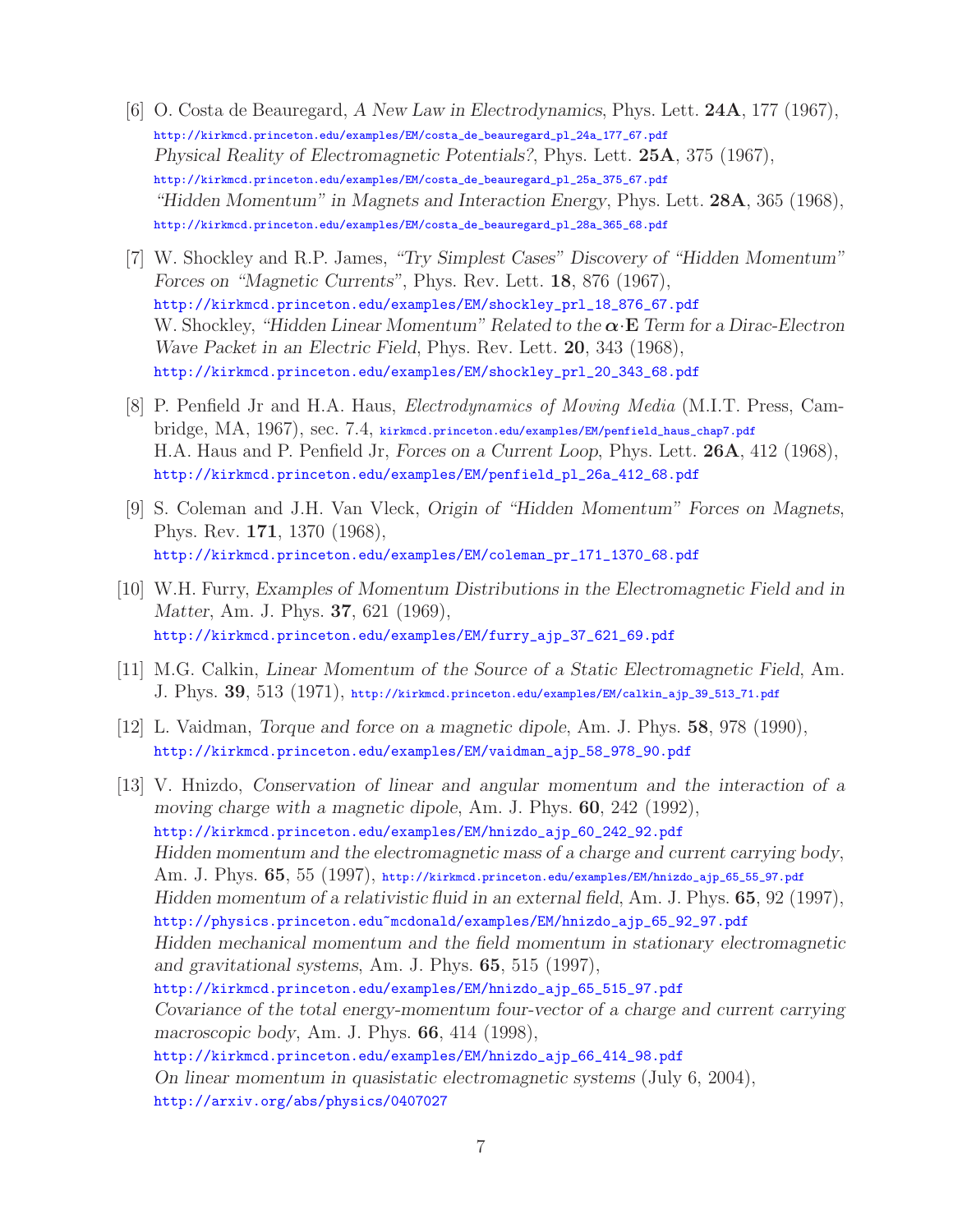- [14] E. Comay, *Exposing "hidden momentum"*, Am. J. Phys. **64**, 1028 (1996), http://kirkmcd.princeton.edu/examples/EM/comay\_ajp\_64\_1028\_96.pdf *Lorentz transformation of a system carrying Hidden Momentum*, Am. J. Phys. **68**, 1007 (2000), http://kirkmcd.princeton.edu/examples/EM/comay\_ajp\_68\_1007\_00.pdf
- [15] T.H. Boyer, *Connecting linear momentum and energy for electromagnetic systems*, Am. J. Phys. **74**, 742 (2006), http://kirkmcd.princeton.edu/examples/EM/boyer\_ajp\_74\_742\_06.pdf *Interaction of a point charge and a magnet: Comments on hidden mechanical momentum due to hidden nonelectromagnetic forces*, http://arxiv.org/abs/0708.3367 *Concerning hidden momentum*, Am. J. Phys. **76**, 190 (2008), http://kirkmcd.princeton.edu/examples/EM/boyer\_ajp\_76\_190\_08.pdf
- [16] D. Babson *et al.*, *Hidden momentum, field momentum, and electromagnetic impulse*, Am. J. Phys. **77**, 826 (2009), http://kirkmcd.princeton.edu/examples/EM/babson\_ajp\_77\_826\_09.pdf
- [17] K.T. McDonald, *"Hidden" Momentum of a Steady Current Distribution in a System at "Rest"*, (Apr. 21, 2009), http://kirkmcd.princeton.edu/examples/current.pdf
- [18] O. Reynolds, *On the Efficiency of Belts or Straps as Communicators of Work*, Engineer, **38**, 396 (1874), http://kirkmcd.princeton.edu/examples/mechanics/reynolds\_engineer\_38\_396\_74.pdf
- [19] T.C. Firbank, *Mechanics of the Belt Drive*, Int. J. Mech. Sci. **12**, 1053 (1970), http://kirkmcd.princeton.edu/examples/mechanics/firbank\_ijms\_12\_1053\_70.pdf
- [20] G. Ryabov *et al.*, *Propagation of an elastic wave in transmission chains*, Russ. Eng. J. **2**, 20 (1971), http://kirkmcd.princeton.edu/examples/mechanics/ryabov\_rej\_2\_20\_71.pdf
- [21] J.N. Fawcett, *Chain and Belts Drives A Review* Shock and Vibration Digest **13**, 5 (1981), http://kirkmcd.princeton.edu/examples/mechanics/fawcett\_svd\_13\_5\_81.pdf
- [22] K.T. McDonald, *Relativity of Steady Energy Flow* (Nov. 3, 2007), http://kirkmcd.princeton.edu/examples/1dgas.pdf
- [23] K.T. McDonald, *Energy Flow in a Moving Bimetallic Strip* (Oct. 28, 2007), http://kirkmcd.princeton.edu/examples/bimetallic.pdf
- [24] S. Earnshaw, *On the Nature of the Molecular Forces which regulate the Constitution of the Luminiferous Ether*, Trans. Camb. Phil. Soc. **7**, 97-112 (1839), particularly secs. 11- 15. http://kirkmcd.princeton.edu/examples/EM/earnshaw\_tcps\_7\_97\_39.pdf
- [25] B. Massey and J. Ward-Smith, *Mechanics of Fluids*, 7<sup>th</sup> ed. (Taylor and Francis, 1989), http://kirkmcd.princeton.edu/examples/fluids/massey\_p102.pdf
- [26] L.D. Landau and E.M. Lifshitz, *Fluid Mechanics*, 2nd ed. (Butterworth-Heinemann, 1998), http://kirkmcd.princeton.edu/examples/fluids/landau\_fluids\_59.pdf
- [27] See, for example, sec. IVA of D.R. Rowland, *Parametric resonance and nonlinear string vibrations*, Am. J. Phys. **72**, 758 (2004), http://kirkmcd.princeton.edu/examples/mechanics/rowland\_ajp\_72\_758\_04.pdf